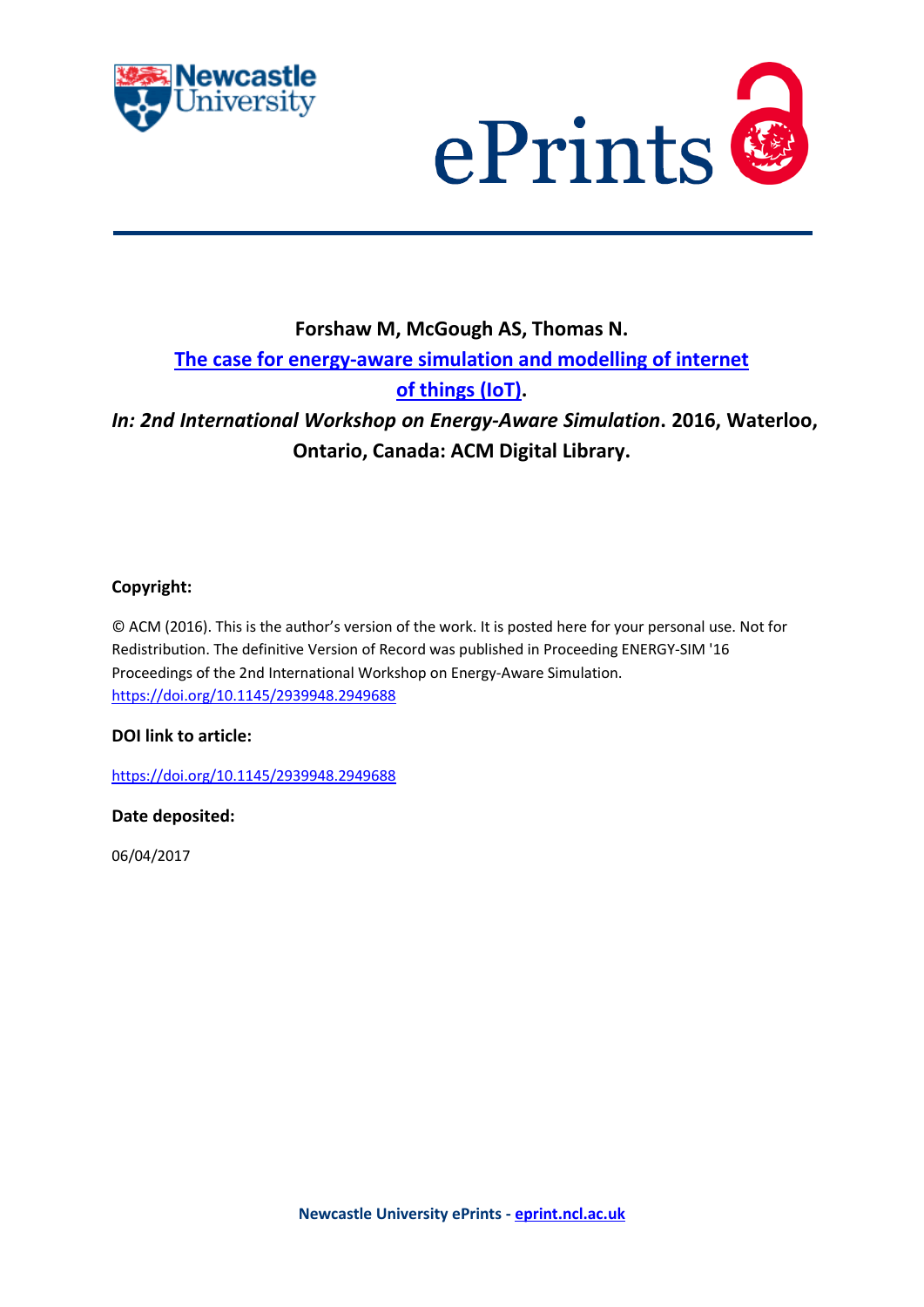# **The Case for Energy-Aware Simulation and Modelling of Internet of Things (IoT)**

(Invited Paper)

[Matthew Forshaw](https://www.researchgate.net/profile/Matt_Forshaw2?el=1_x_100&enrichId=rgreq-697b4cfa0f612d6876c784f1704a2d20-XXX&enrichSource=Y292ZXJQYWdlOzMwNDA1NDk4NjtBUzo0NDYwNTkxOTQzOTI1NzZAMTQ4MzM2MDIwNzM1MQ==), [Nigel Thomas](https://www.researchgate.net/profile/Nigel_Thomas5?el=1_x_100&enrichId=rgreq-697b4cfa0f612d6876c784f1704a2d20-XXX&enrichSource=Y292ZXJQYWdlOzMwNDA1NDk4NjtBUzo0NDYwNTkxOTQzOTI1NzZAMTQ4MzM2MDIwNzM1MQ==) School of Computing Science Newcastle University Newcastle upon Tyne, UK {matthew.forshaw,nigel.thomas}@ncl.ac.uk

#### ABSTRACT

Existing approaches to energy management of large scale distributed systems are ill-equipped to handle the challenges introduced by the dynamic and self-adaptive nature of the Internet of Things. In this position paper we motivate the need for energy-aware modelling and simulation approaches for IoT infrastructures, to facilitate what-if analyses, and support design decisions and runtime optimisation. We identify open challenges and research opportunities in the energyaware simulation and modelling of IoT.

#### Keywords

Simulation, Modeling, Internet of Things, Energy

#### 1. INTRODUCTION

The energy impact of IT infrastructures is a significant resource issue for many organisations, as energy costs now dominate IT infrastructure total cost of ownership. The Natural Resources Defence Council estimates that US data centres alone consumed 91 billion kilowatt-hours of electrical energy in 2013 – enough to power the households of New York twice-over – and this is estimated to grow to 139 billion kilowatt-hours by 2020. These financial and ecological challenges are further compounded by social and political factors and strict environmental legislation governing organisations, making improvements to energy-efficiency of paramount importance.

As a consequence of increased scrutiny of the energy impact of these systems, aggressive power management policies are often employed to conserve energy, but in doing so these policies severely restrict the operation of such systems. One example of such infrastructures is the Internet of Things (IoT), a paradigm gaining increasing traction in the area of modern wireless communications. In IoT systems, things or objects – which may include RFID tags, sensors, and actuators – are organised into self-configuring and

[A. Stephen McGough](https://www.researchgate.net/profile/Andrew_Mcgough?el=1_x_100&enrichId=rgreq-697b4cfa0f612d6876c784f1704a2d20-XXX&enrichSource=Y292ZXJQYWdlOzMwNDA1NDk4NjtBUzo0NDYwNTkxOTQzOTI1NzZAMTQ4MzM2MDIwNzM1MQ==) School of Engineering and Computing Sciences Durham University Durham, UK stephen.mcgough@durham.ac.uk

adaptive systems capable of cooperating with each other to reach common goals. Numerous potential application areas for IoT are identified, including environmental monitoring, e-health, intelligent transportation systems, military and industrial plant monitoring [\[1\]](https://www.researchgate.net/publication/222571757_The_Internet_of_Things_A_Survey?el=1_x_8&enrichId=rgreq-697b4cfa0f612d6876c784f1704a2d20-XXX&enrichSource=Y292ZXJQYWdlOzMwNDA1NDk4NjtBUzo0NDYwNTkxOTQzOTI1NzZAMTQ4MzM2MDIwNzM1MQ==). It is anticipated that 50 billion devices will be linked by 2020.

The rest of this position paper is organised as follows. In Section 2 we motivate the need for energy-aware management in IoT, and describe a typical IoT infrastructure in Section 3. Section 4 presents existing performance evaluation methodologies for large-scale systems, evaluating their applicability to IoT systems. Section 5 identifies open research challenges in the modelling and simulation of IoT systems, before we offer future directions in Section 6.

#### 2. MOTIVATION

In large-scale sensor network deployments, whose operation are constrained by battery lifetime, and replacement is infeasible or prohibitively costly, energy conservation is a primary optimisation goal yielding significant operational and financial benefits. The energy consumption and lifetime of devices is highly dependent on a number of factors, including sampling rate, computational workload, and environmental factors. Hence, the efficient management of the heterogenous resources comprising an IoT environment are of key importance.

Early works in energy-efficient computing focused on such battery- and computationally-constrained devices; however, these approaches are ill-equipped to handle the challenges introduced by the dynamic and self-adaptive nature of Internet of Things (IoT) infrastructures. Many existing approaches, including Dynamic Voltage and Frequency Scaling (DVFS) and Dynamic Power Management (DPM), focus on energy-aware decision making at a single sensor level. However, in an IoT setting, ensemble-level decision making leveraging global knowledge promises favourable results in federated environments spanning organisational boundaries. Further complexity is present in systems exhibiting hard or soft real-time requirements e.g. critical infrastructures, such as healthcare, fire detection, and industrial controllers.

Determining optimal management policies is a complex process as system behaviour can often be difficult to predict a priori, and often exhibit emergent patterns only present at large scale. Hence, the ability to model and evaluate the efficacy of proposed energy-aware approaches in a quantifiable, repeatable and controllable manner is sought.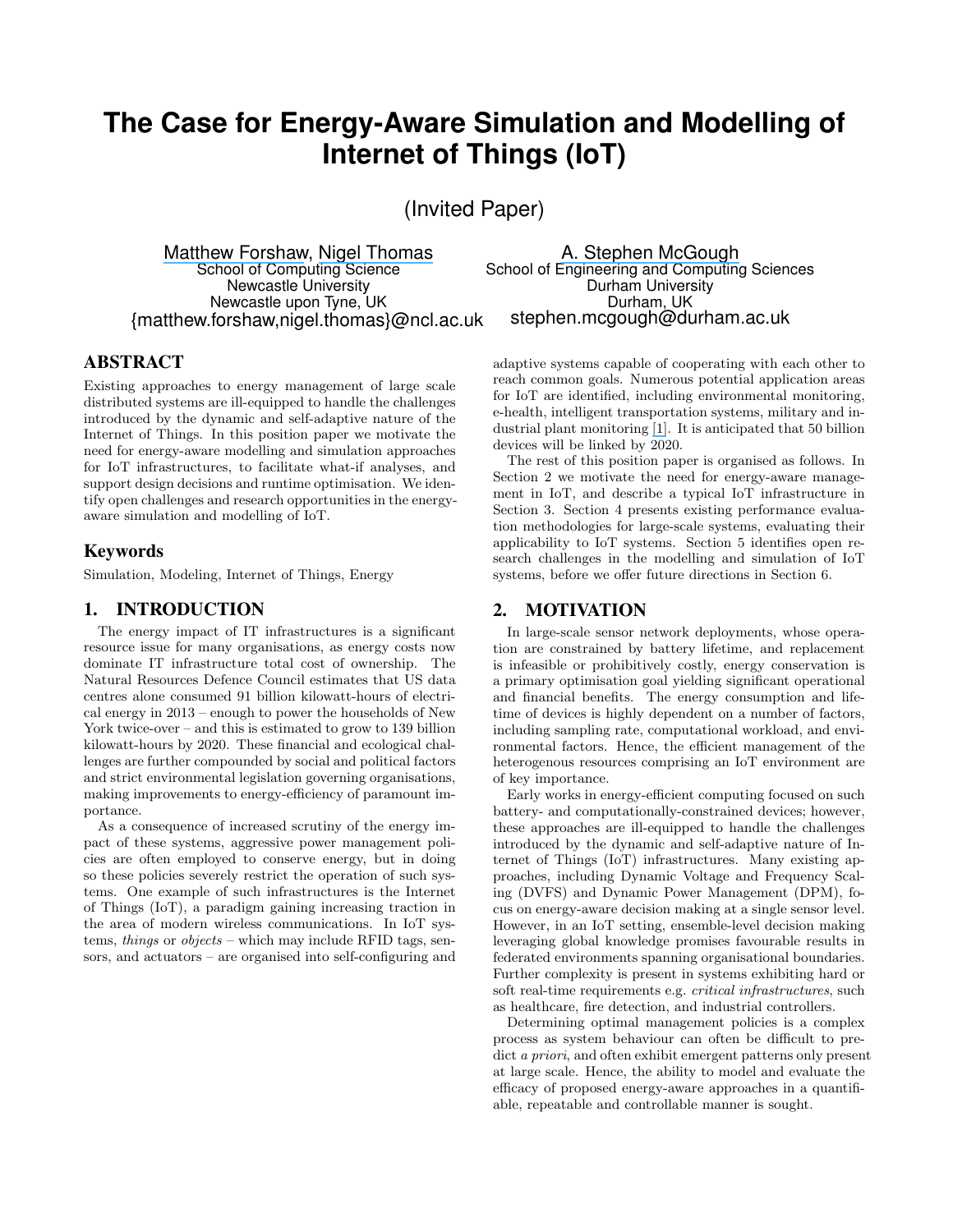

Figure 1: Simulation and modelling of a typical IoT architecture.

#### 3. IoT INFRASTRUCTURES

Here we consider a typical IoT infrastructure, comprising sensors observing the natural environment, field gateways aggregating data from sensors for transmission to cloud resources. We also consider a scenario where there is flexibility over where a given computation is performed, where sensors may or may not include on-board processing capabilities.

Figure 1 exemplifies the potential interplay between a typical IoT architecture and modelling/simulation approaches. A runtime/production system deployment on the left is instrumented to collect monitoring information. Collected trace data can then be either;  $(A)$  replayed through a simulation environment or  $(B)$  be characterised to form the basis for synthetic workloads.

#### 4. EVALUATION METHODOLOGIES

Monitoring and changing a live system is often not a practical solution. There are cost implications in doing so, configuration overheads limit the number of scenarios to test, and it normally requires significant time in order to fully ascertain the long-term trends. There is also the risk that any changes could lead to detrimental impacts, either in terms of the functionality of the system or in the energy consumed.

Three primary methodologies dominate the performance evaluation literature; namely experimental testbeds, emulation and simulation [\[6\]](https://www.researchgate.net/publication/273950076_Trace-Driven_Simulation_for_Energy_Consumption_in_High_Throughput_Computing_Systems?el=1_x_8&enrichId=rgreq-697b4cfa0f612d6876c784f1704a2d20-XXX&enrichSource=Y292ZXJQYWdlOzMwNDA1NDk4NjtBUzo0NDYwNTkxOTQzOTI1NzZAMTQ4MzM2MDIwNzM1MQ==). Here we discuss the relative merits and limitations of each approach applied in the context of Internet of Things (IoT) systems.

Experimental testbeds: Experimental testbeds are frequently considered for the performance evaluation of largescale distributed systems. Testbeds seek to facilitate the evaluation of IoT solutions on actual hardware, operating under realistic environmental conditions.

Practitioners may opt to use an existing experimental testbed, or construct their own private testbed. There exists a trade-off between the capital investment to acquire the required hardware infrastructure and operational expenditure of using an external service. However, when considering the use of testbeds for the evaluation of energy efficiency, the domain is dominated by private testbeds, with very few public infrastructures reporting energy metrics [\[7\]](https://www.researchgate.net/publication/220144384_A_Survey_on_Facilities_for_Experimental_Internet_of_Things_Research?el=1_x_8&enrichId=rgreq-697b4cfa0f612d6876c784f1704a2d20-XXX&enrichSource=Y292ZXJQYWdlOzMwNDA1NDk4NjtBUzo0NDYwNTkxOTQzOTI1NzZAMTQ4MzM2MDIwNzM1MQ==).

Emulation: A further approach considered in a number of works is the emulation of large-scale systems. In an emulation approach, performance evaluation is carried against the concrete implementation of the system under test, rather

than a simulated implementation. Such an approach boasts a number of key benefits, alleviating the need for an abstract model for the system required in simulation or analytical approaches, and allowing the same code used for experimentation to be deployed into a production environment.

A significant constraint on emulation-based experiments is that of scale, with emulations frequently shown to be capable of evaluating systems with orders of magnitude fewer entities. In our context of large-scale IoT systems, many of the operating decisions and policies we propose may only be evaluated meaningfully at scale, so we do not pursue an emulation approach further.

A Case for Simulation and Modelling: The use of a modelling and simulation approach is of particular interest in this context of IoT infrastructures comprising heterogeneous resources and decentralised decision making, where neither invasive instrumentation of the infrastructure, nor longitudinal measurement, may be assumed. It also offers the potential for much faster turn-around and feedback, along with the ability to evaluate the impact of many different options simultaneously.

#### 4.1 Phases of Evaluation

We consider the potential for evaluation efforts to support IoT systems at a number of levels; design, policy, capacity planning and at runtime.

At the design phase, evaluation efforts are capable of providing insights into emerging system configurations which have not yet been implemented. At the *policy* level, evaluation considers management policies for an existing architecture. Capacity planning allows system designers to reason over the number of resources required to meet certain performance guarnatees and SLAs. Further opportunities exist for simulations to run in tandem with production environments to inform runtime optimisation decisions.

Table 4 summarises the applicability of each approach to these settings.

| Phase    |  | Testbed   Emulation   Simulation & Modelling |
|----------|--|----------------------------------------------|
| Design   |  | ✓✓                                           |
| Policy   |  | √√                                           |
| Capacity |  | JJ                                           |
| Runtime  |  |                                              |

Table 1: Comparison of Evaluation Methodologies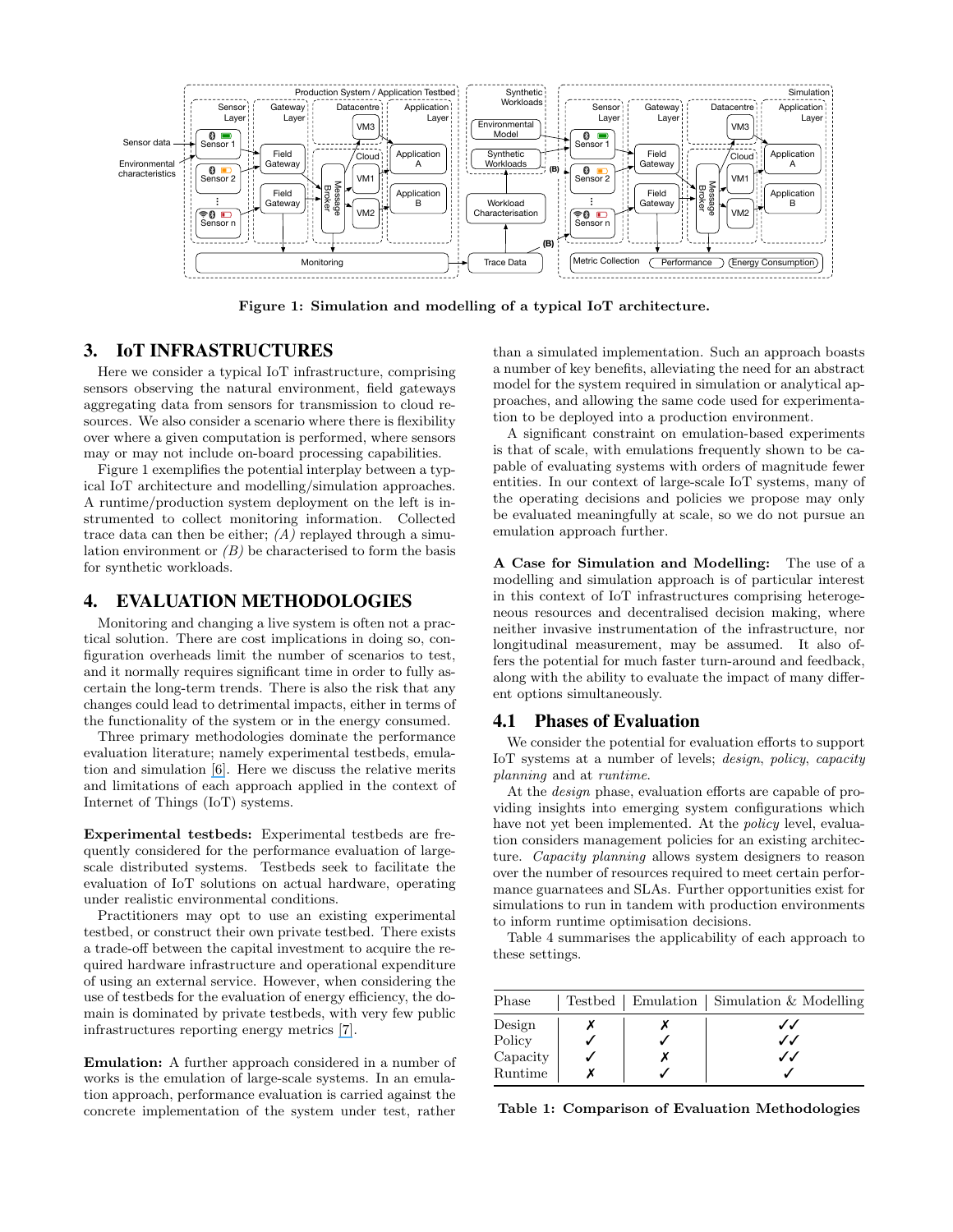#### 5. OPEN RESEARCH CHALLENGES

Although energy-aware modelling and simulation-based approaches have been applied elsewhere in large scale computing, e.g. Wireless Sensor Networks (WSNs) [\[10\]](https://www.researchgate.net/publication/277009005_Performance_Evaluation_Methods_in_Ad-Hoc_and_Wireless_Sensor_Networks_A_Literature_Study?el=1_x_8&enrichId=rgreq-697b4cfa0f612d6876c784f1704a2d20-XXX&enrichSource=Y292ZXJQYWdlOzMwNDA1NDk4NjtBUzo0NDYwNTkxOTQzOTI1NzZAMTQ4MzM2MDIwNzM1MQ==), many issues have not been fully addressed. Further issues arise as a consequence of the increased scale and heterogeneity of IoT. Here we identify a number of key challenges in adapting simulation and modelling approached to IoT contexts. The list here is not intended to be exhaustive, but rather it represents a set of current considerations that will have an increasing impact on IoT systems as scale, complexity and heterogeneity increases.

#### 5.1 Modelling challenges

Here we present challenges in applying existing workload characterisation and modelling approaches to IoT.

#### *5.1.1 Holistic cross-layer modelling*

Many existing approaches consider energy saving schemes at a single level of the infrastructure; e.g. sensor, field gateway or cloud infrastructure levels. Hence, it is often difficult to quantify the effect of an energy policy applied one level, on the rest of the infrastructure. We advocate a holistic approach, capable of quantifying the energy and functional impact of a policy throughout the entire infrastructure. While many of the constituent models exist within the literature (e.g. predictive models for energy usage in commodity and server hardware), these must be combined to provide this unified view. Particular attention must be paid to the complex dependencies between devices and applications at each layer of the system.

For example, typical cloud resources host systems such as message brokers (e.g. MQTT, Kafka, ActiveMQ), distributed stream processing engines (e.g. Storm, Spark) and complex event processing (CEP) engines (e.g. Esper), whose behaviours are complex and strongly linked to the offered workload [\[2\]](https://www.researchgate.net/publication/303972266_Proactive_scaling_of_distributed_stream_processing_work_flows_using_workload_modelling_doctoral_symposium?el=1_x_8&enrichId=rgreq-697b4cfa0f612d6876c784f1704a2d20-XXX&enrichSource=Y292ZXJQYWdlOzMwNDA1NDk4NjtBUzo0NDYwNTkxOTQzOTI1NzZAMTQ4MzM2MDIwNzM1MQ==). Understanding the impact of workload on these systems, and consequently on hardware subsystems (CPU, network, disk) is the focus of active research interest.

Such an enhancement to the state of the art offers compelling applications in supporting numerous infrastructure management decisions, including; a) energy-aware autonomic deployment of IoT workloads  $[8]$ , b) energy harvesting  $[11]$ leveraging alternative energy sources in the environment to enhance service life,  $c$ ) offloading computation [\[8\]](https://www.researchgate.net/publication/303972267_Automating_computational_placement_in_IoT_environments_doctoral_symposium?el=1_x_8&enrichId=rgreq-697b4cfa0f612d6876c784f1704a2d20-XXX&enrichSource=Y292ZXJQYWdlOzMwNDA1NDk4NjtBUzo0NDYwNTkxOTQzOTI1NzZAMTQ4MzM2MDIwNzM1MQ==) from sensors to field gateways or cloud resources.

#### *5.1.2 Application modelling*

Many candidate approaches to reduce the energy consumption of a sensing component (e.g. batching and aggregation of samples, lowering sampling rates, discarding samples, relaxing precision of computation) have a direct impact on the volume, quality and timeliness of data made available for analysis by IoT applications.

The tolerance of a given application to such delays has a demonstrable impact on the potential for energy saving across an IoT infrastructure. For this reason, the challenge of energy-efficient management is exacerbated in applications with real-time requirements. It is crucial to understand the impact of energy-aware management schemes on applications running across IoT infrastructures. We seek to quantify workload sensitivity, hereby maximising energy-savings while retaining inferential quality of the data collected.

#### *5.1.3 Workload models in Data-intensive systems*

The characteristics of real-world workloads in IoT systems is currently poorly understood. There is a strong need for a focus on workload modelling, to acquire a corpus of trace data from production IoT systems, against which synthetic workloads may be derived [\[3\]](https://www.researchgate.net/publication/240918603_Workload_modeling_for_computer_systems_performance_evaluation?el=1_x_8&enrichId=rgreq-697b4cfa0f612d6876c784f1704a2d20-XXX&enrichSource=Y292ZXJQYWdlOzMwNDA1NDk4NjtBUzo0NDYwNTkxOTQzOTI1NzZAMTQ4MzM2MDIwNzM1MQ==).

Key to the successful characterisation and modelling of systems is data collection. While for traditional server-based systems, workload logs are routinely stored, this is rarely each case at all levels of IoT infrastructure. There may also be the desire to capture data pertaining to special environmental effects, adding context to infrastructure decisions. For data-intensive IoT systems, involving thousands of messages and events per second, persisting all data to storage would be infeasible, and would lead to observational effects and interference to the running system.

A considered approach to the instrumentation of systems under test to reduce the impact of monitoring is required. Approaches to subsample an offered workload while retaining features of interest rarely result in representative traces, and in many cases would still result in significant data volume or extra energy requirements.

Workload characterisation at each level of the system poses unique challenges, particularly for bandwidth-, energy- and computationally-constrained devices. In many situations, it would be insufficient to collect data only at the field gateway or cloud level. For example, smart sensors may discard measurements to reduce data transmission, which would then otherwise be lost from traces. One solution would be to perform preliminary characterisation of the workload trace data during runtime, transmitting only this summary data, with consideration the computational cost of the aggregation, observer interference, and extracting data at the level of detail required to recreate representative traces.

#### *5.1.4 Generalisable modelling*

The energy consumption of sensor and server hardware has been studied extensively in the literature. Early works leveraged low-level metrics such as performance counters when developing predictive models of energy consumption [\[5\]](https://www.researchgate.net/publication/273950147_Operating_Policies_for_Energy_Efficient_Large_Scale_Computing?el=1_x_8&enrichId=rgreq-697b4cfa0f612d6876c784f1704a2d20-XXX&enrichSource=Y292ZXJQYWdlOzMwNDA1NDk4NjtBUzo0NDYwNTkxOTQzOTI1NzZAMTQ4MzM2MDIwNzM1MQ==). Many approaches required significant architectural knowledge and typically were not generalisable to other hardware, nor scalable to model large infrastructures.

Further issues are evident when conceptual misunderstandings arise. Naicken et al [\[9\]](https://www.researchgate.net/publication/220195186_The_state_of_peer-to-peer_simulators_and_simulations?el=1_x_8&enrichId=rgreq-697b4cfa0f612d6876c784f1704a2d20-XXX&enrichSource=Y292ZXJQYWdlOzMwNDA1NDk4NjtBUzo0NDYwNTkxOTQzOTI1NzZAMTQ4MzM2MDIwNzM1MQ==) observed significant inconsistencies between results produced by multiple simulation frameworks modelling the same distributed environment, and attribute this variability to inconsistencies between underlying abstract models and implementations.Hence, it is highly desirable to derive a taxonomy of IoT device abstractions, incorporating a generalisable models of energy consumption and performance for IoT devices.

The introduction of abstract models has important consequences for enabling energy-aware autonomic deployment of IoT workloads [\[8\]](https://www.researchgate.net/publication/303972267_Automating_computational_placement_in_IoT_environments_doctoral_symposium?el=1_x_8&enrichId=rgreq-697b4cfa0f612d6876c784f1704a2d20-XXX&enrichSource=Y292ZXJQYWdlOzMwNDA1NDk4NjtBUzo0NDYwNTkxOTQzOTI1NzZAMTQ4MzM2MDIwNzM1MQ==). Where, conventionally, applications were unaware of their real-time energy impact, this would provide the possibility for a common abstraction against which applications can be developed. This could provide fine-grained metrics for energy-consumption, battery, and harvestable energy availability. Applications may then adapt their behaviour dynamically in response to these factors, and system events, to better conserve energy and optimise their activities on the specific platform to which they are deployed.